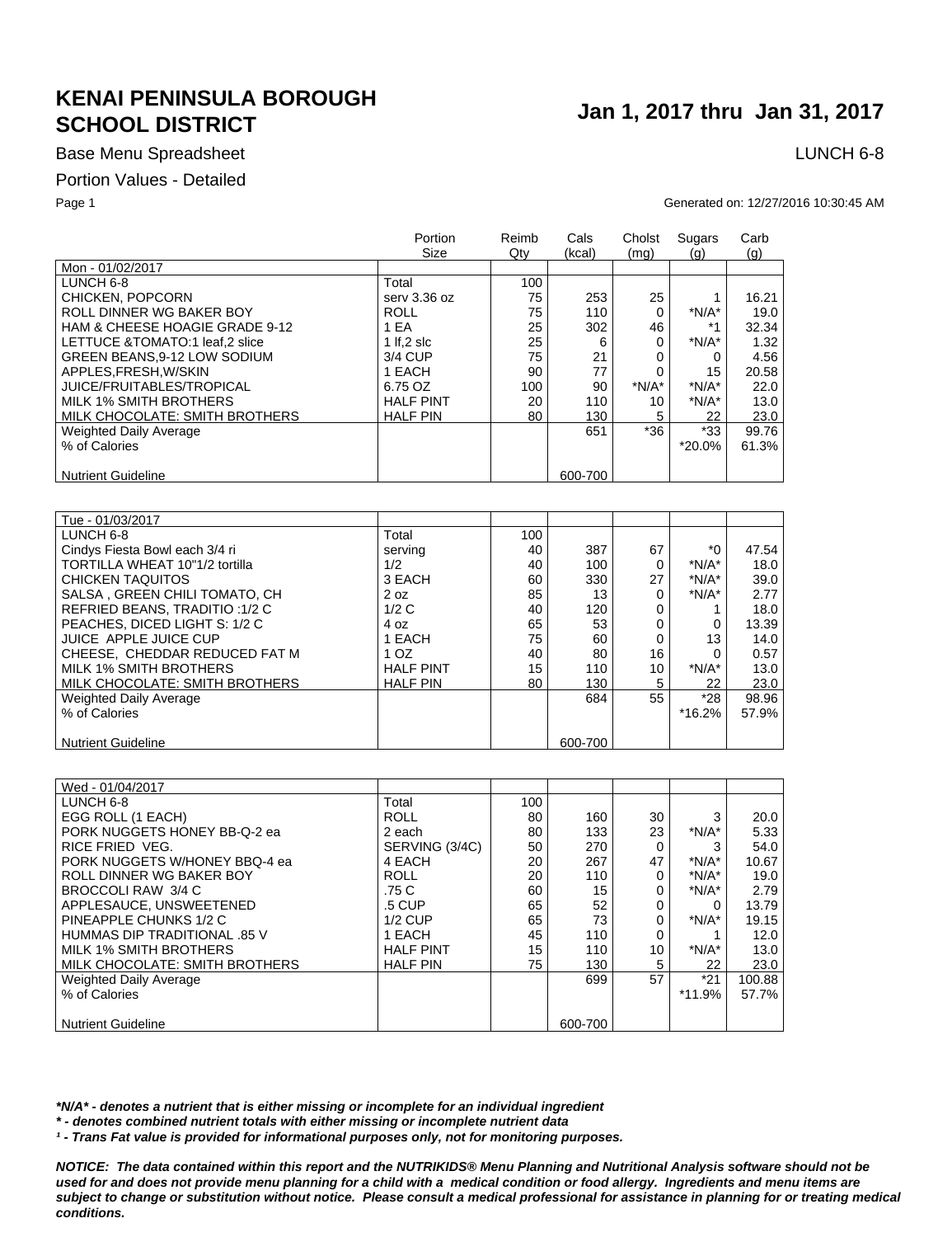## Base Menu Spreadsheet **LUNCH 6-8**

### Portion Values - Detailed

### Page 2 Generated on: 12/27/2016 10:30:45 AM

|                                | Portion<br>Size  | Reimb<br>Qty | Cals<br>(kcal) | Cholst<br>(mq) | Sugars<br>(q) | Carb<br>(q) |
|--------------------------------|------------------|--------------|----------------|----------------|---------------|-------------|
| Thu - 01/05/2017               |                  |              |                |                |               |             |
| LUNCH 6-8                      | Total            | 100          |                |                |               |             |
| Vegetarian Chili 1 c           | 1 CUP            | 25           | 89             | 0              | *0            | 13.47       |
| BREAD, TOAST GARLIC MINI (2)   | 2 oz SLICE       | 85           | 140            | 0              | $*N/A*$       | 24.0        |
| CHEESE, CHEDDAR REDUCED FAT M  | 1 <sub>OZ</sub>  | 25           | 80             | 16             | 0             | 0.57        |
| CHICKEN, POPCORN               | serv 3.36 oz     | 70           | 253            | 25             |               | 16.21       |
| SALAD DRESSING, RANCH          | $1.5$ OZ         | 55           | 101            | 16             | $*N/A*$       | 2.73        |
| SALAD, ROMAINE 2016            | <b>1.5 CUP</b>   | 55           | 84             | 0              | *2            | 19.02       |
| <b>BANANAS, RAW FRESH</b>      | 1 EACH           | 75           | 90             | 0              | 12            | 23.07       |
| <b>JUICE APPLE JUICE CUP</b>   | 1 EACH           | 65           | 60             | $\mathbf 0$    | 13            | 14.0        |
| <b>MILK 1% SMITH BROTHERS</b>  | <b>HALF PINT</b> | 20           | 110            | 10             | $*N/A*$       | 13.0        |
| MILK CHOCOLATE: SMITH BROTHERS | <b>HALF PIN</b>  | 80           | 130            | 5              | 22            | 23.0        |
| <b>Weighted Daily Average</b>  |                  |              | 673            | 37             | $*37$         | 94.62       |
| % of Calories                  |                  |              |                |                | $*21.7%$      | 56.3%       |
|                                |                  |              |                |                |               |             |
| <b>Nutrient Guideline</b>      |                  |              | 600-700        |                |               |             |

| Fri - 01/06/2017               |                  |     |         |    |          |       |
|--------------------------------|------------------|-----|---------|----|----------|-------|
| LUNCH 6-8                      | Total            | 100 |         |    |          |       |
| CORN DOG CHICKEN               | 1 EACH           | 80  | 240     | 40 | 5        | 30.0  |
| CHICKEN NUGGETS, WHOLE GRAIN C | 3.04 oz          | 20  | 203     | 49 |          | 12.0  |
| CORN. CANNED. WHOLE-KERN: 3/4c | 3/4 C            | 95  | 99      | 0  | 0        | 22.87 |
| FRUIT.MIXEDLIGHT: 1/2 C        | 1/2C             | 65  | 68      | 0  | 0        | 17.88 |
| CARROTS, RAW BABY EL 4 oz      | 4 OZ             | 45  | 40      | 0  | $*N/A*$  | 9.34  |
| SALAD DRESSING, RANCH          | $1.5$ OZ         | 45  | 101     | 16 | $*N/A*$  | 2.73  |
| <b>CRACKER WAFFLE GRAHAM</b>   | servina          | 65  | 111     | 0  | $*N/A*$  | 20.25 |
| MILK 1% SMITH BROTHERS         | <b>HALF PINT</b> | 20  | 110     | 10 | $*N/A*$  | 13.0  |
| MILK CHOCOLATE: SMITH BROTHERS | <b>HALF PIN</b>  | 80  | 130     | 5  | 22       | 23.0  |
| Weighted Daily Average         |                  |     | 632     | 55 | $*22$    | 99.34 |
| % of Calories                  |                  |     |         |    | $*13.7%$ | 62.8% |
|                                |                  |     |         |    |          |       |
| <b>Nutrient Guideline</b>      |                  |     | 600-700 |    |          |       |

| Mon - 01/09/2017               |                  |     |         |         |          |       |
|--------------------------------|------------------|-----|---------|---------|----------|-------|
| LUNCH 6-8                      | Total            | 100 |         |         |          |       |
| CHICKEN NUGGETS, (5 EACH)      | 1 EACH           | 80  | 260     | 25      |          | 16.0  |
| EGG ROLL (1 EACH)              | <b>ROLL</b>      | 20  | 160     | 30      | 3        | 20.0  |
| chicken nugget ea              | 2 each           | 20  | 104     | 10      |          | 6.4   |
| BROCCOLI, FLOR, FROZ 3/4 COM   | 3/4C             | 65  | 39      | 0       | 0        | 7.4   |
| RICE, BROWN LONG, 1/2 C        | $1/2$ CUP        | 80  | 108     |         | 0        | 22.39 |
| APPLESAUCE, UNSWEETENED        | .5 CUP           | 95  | 52      |         |          | 13.79 |
| JUICE/FRUITABLES/TROPICAL      | 6.75 OZ          | 90  | 90      | $*N/A*$ | $*N/A*$  | 22.0  |
| MILK 1% SMITH BROTHERS         | <b>HALF PINT</b> | 10  | 110     | 10      | $*N/A*$  | 13.0  |
| MILK CHOCOLATE: SMITH BROTHERS | <b>HALF PIN</b>  | 85  | 130     | 5       | 22       | 23.0  |
| <b>Weighted Daily Average</b>  |                  |     | 624     | $*33$   | $*20$    | 94.55 |
| % of Calories                  |                  |     |         |         | $*12.9%$ | 60.6% |
|                                |                  |     |         |         |          |       |
| <b>Nutrient Guideline</b>      |                  |     | 600-700 |         |          |       |

*\*N/A\* - denotes a nutrient that is either missing or incomplete for an individual ingredient*

*\* - denotes combined nutrient totals with either missing or incomplete nutrient data*

*¹ - Trans Fat value is provided for informational purposes only, not for monitoring purposes.*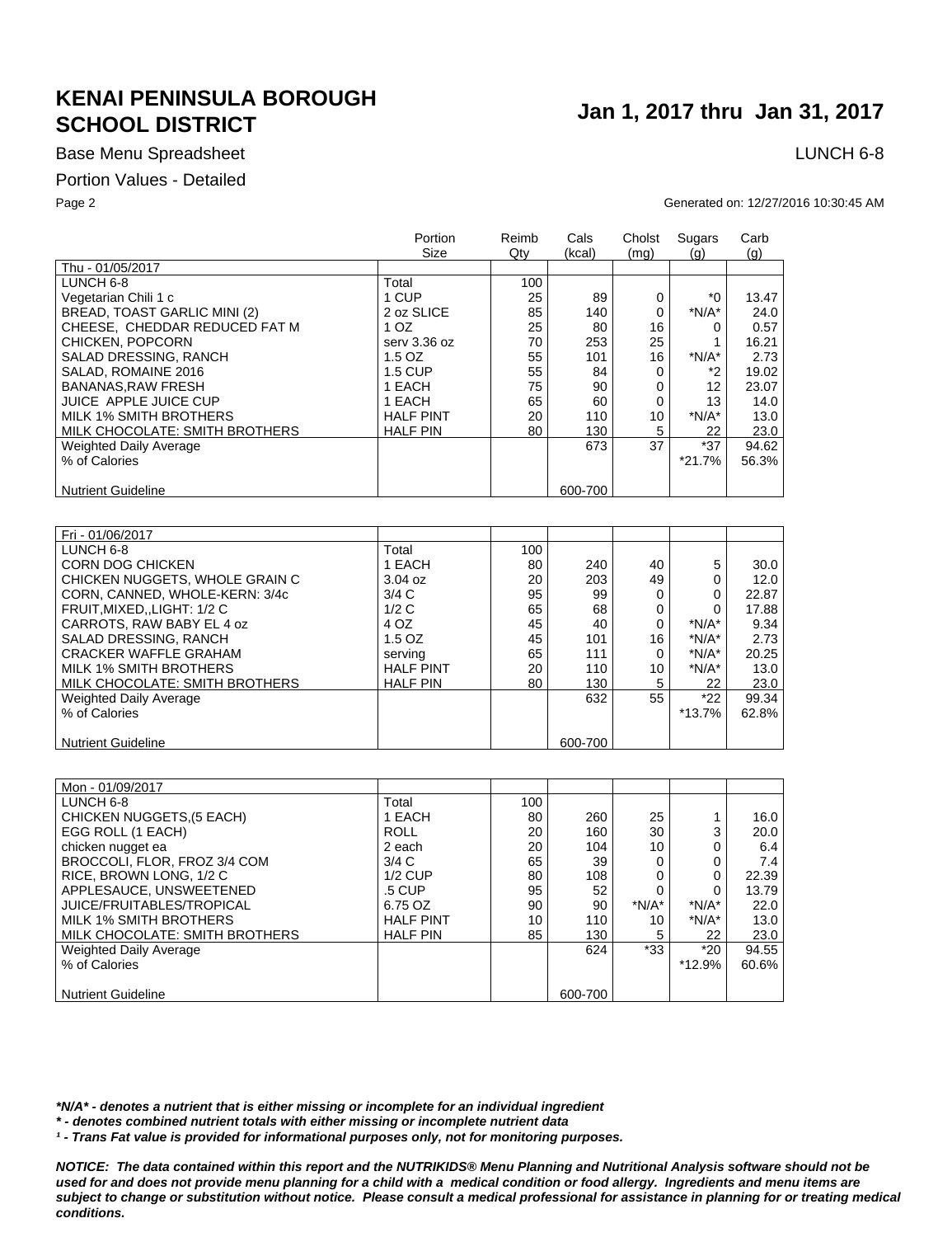## Base Menu Spreadsheet **LUNCH 6-8**

### Portion Values - Detailed

### Page 3 Generated on: 12/27/2016 10:30:45 AM

|                                | Portion<br>Size  | Reimb<br>Qtv | Cals<br>(kcal) | Cholst<br>(mq) | Sugars<br>(q) | Carb<br>(q) |
|--------------------------------|------------------|--------------|----------------|----------------|---------------|-------------|
| Tue - 01/10/2017               |                  |              |                |                |               |             |
| LUNCH 6-8                      | Total            | 100          |                |                |               |             |
| <b>BBO PORK HOAGIE</b>         | 1 EACH           | 50           | 400            | 50             | *3            | 39.0        |
| <b>CORN DOG CHICKEN</b>        | 1 EACH           | 50           | 240            | 40             | 5             | 30.0        |
| SWEET POTATO LATTICE FF 3/4    | 3/4 CUP          | 70           | 191            | 0              | 10            | 24.75       |
| FRUIT, MIXED, , LIGHT: 1/2 C   | 1/2C             | 80           | 68             | 0              | 0             | 17.88       |
| PINEAPPLE CHUNKS 1/2 C         | $1/2$ CUP        | 90           | 73             | 0              | $*N/A*$       | 19.15       |
| GREEN BEANS, CUT;K-51/2 C      | .50 CUP          | 20           | 14             | 0              |               | 3.04        |
| MILK 1% SMITH BROTHERS         | <b>HALF PINT</b> | 20           | 110            | 10             | $*N/A*$       | 13.0        |
| MILK CHOCOLATE: SMITH BROTHERS | <b>HALF PIN</b>  | 75           | 130            | 5              | 22            | 23.0        |
| <b>Weighted Daily Average</b>  |                  |              | 696            | 51             | $*28$         | 103.82      |
| % of Calories                  |                  |              |                |                | $*15.8%$      | 59.6%       |
|                                |                  |              |                |                |               |             |
| <b>Nutrient Guideline</b>      |                  |              | 600-700        |                |               |             |

| Wed - 01/11/2017               |                  |     |         |    |         |       |
|--------------------------------|------------------|-----|---------|----|---------|-------|
| LUNCH 6-8                      | Total            | 100 |         |    |         |       |
| <b>CHICKEN TAQUITOS</b>        | 3 EACH           | 60  | 330     | 27 | $*N/A*$ | 39.0  |
| CHICKEN FAJITA QUES W/BEAN K-8 | 1 EACH           | 40  | 356     | 46 | $*N/A*$ | 46.47 |
| REFRIED BEANS, TRADITIO: 1/2 C | 1/2C             | 45  | 120     | 0  |         | 18.0  |
| CHEESE. CHEDDAR REDUCED FAT M  | 1 <sub>OZ</sub>  | 45  | 80      | 16 | 0       | 0.57  |
| APPLES.FRESH.W/SKIN            | 1 EACH           | 75  | 77      | 0  | 15      | 20.58 |
| CARROTS, RAW BABY EL 4 oz      | 4 OZ             | 60  | 40      | 0  | $*N/A*$ | 9.34  |
| SALAD DRESSING, RANCH          | $1.5$ OZ         | 60  | 101     | 16 | $*N/A*$ | 2.73  |
| SALSA. GREEN CHILI TOMATO. CH  | 2 oz             | 60  | 13      | 0  | $*N/A*$ | 2.77  |
| MILK 1% SMITH BROTHERS         | <b>HALF PINT</b> | 15  | 110     | 10 | $*N/A*$ | 13.0  |
| MILK CHOCOLATE: SMITH BROTHERS | <b>HALF PIN</b>  | 75  | 130     | 5  | 22      | 23.0  |
| <b>Weighted Daily Average</b>  |                  |     | 694     | 57 | $*29$   | 93.88 |
| % of Calories                  |                  |     |         |    | *16.5%  | 54.1% |
|                                |                  |     |         |    |         |       |
| <b>Nutrient Guideline</b>      |                  |     | 600-700 |    |         |       |

| Thu - 01/12/2017               |                  |     |         |    |          |       |
|--------------------------------|------------------|-----|---------|----|----------|-------|
| LUNCH 6-8                      | Total            | 100 |         |    |          |       |
| BEEF FINGERS COUNTRY FRIED     | SERVING (4 EA)   | 35  | 350     | 40 | $*N/A*$  | 19.0  |
| CHEESE, AMERICAN RF 1 slice    | <b>SLICE</b>     | 65  | 35      | 7  | $*N/A*$  | 1.0   |
| <b>HAMBURGER ELE</b>           | 1 EACH           | 50  | 268     | 34 | *Ω       | 31.0  |
| POTATOES. MASHED INSTANT:3/4 c | 3/4c             | 80  | 135     | 0  | 0        | 25.5  |
| <b>GRAVY BROWN</b>             | 2 OZ             | 80  | 25      | 0  | $*N/A*$  | 0.0   |
| WINTER MIX: $3/4$ C K-5        | 3/4C             | 60  | 50      | 0  | $*N/A*$  | 8.0   |
| PEACHES, DICED LIGHT S: 1/2 C  | 4 oz             | 90  | 53      | 0  | 0        | 13.39 |
| ROLL DINNER WG BAKER BOY       | <b>ROLL</b>      | 80  | 110     | 0  | $*N/A*$  | 19.0  |
| <b>MILK 1% SMITH BROTHERS</b>  | <b>HALF PINT</b> | 15  | 110     | 10 | $*N/A*$  | 13.0  |
| MILK CHOCOLATE: SMITH BROTHERS | <b>HALF PIN</b>  | 75  | 130     | 5  | 22       | 23.0  |
| LETTUCE &TOMATO:1 leaf,2 slice | 1 If $.2$ slc    | 50  | 6       | 0  | $*N/A*$  | 1.32  |
|                                |                  |     |         |    |          |       |
| <b>Weighted Daily Average</b>  |                  |     | 690     | 41 | $*16$    | 95.12 |
| % of Calories                  |                  |     |         |    | $*9.6\%$ | 55.1% |
| <b>Nutrient Guideline</b>      |                  |     | 600-700 |    |          |       |

*\*N/A\* - denotes a nutrient that is either missing or incomplete for an individual ingredient*

*\* - denotes combined nutrient totals with either missing or incomplete nutrient data*

*¹ - Trans Fat value is provided for informational purposes only, not for monitoring purposes.*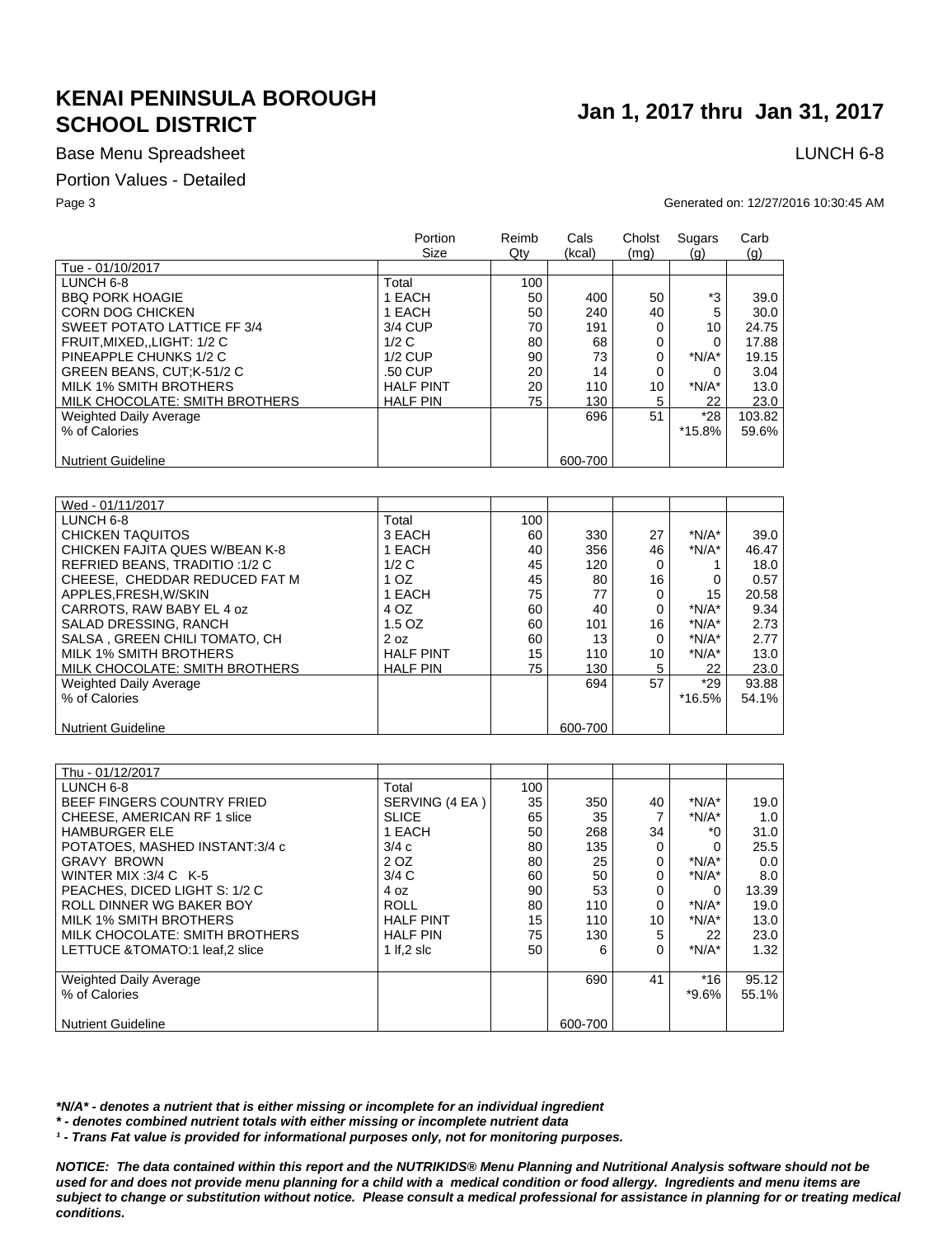## Base Menu Spreadsheet **LUNCH 6-8**

### Portion Values - Detailed

### Page 4 Generated on: 12/27/2016 10:30:45 AM

|                                | Portion<br>Size  | Reimb<br>Qty | Cals<br>(kcal) | Cholst<br>(mq) | Sugars<br>(q) | Carb<br>(q) |
|--------------------------------|------------------|--------------|----------------|----------------|---------------|-------------|
| Fri - 01/13/2017               |                  |              |                |                |               |             |
| LUNCH 6-8                      | Total            | 100          |                |                |               |             |
| PIZZA 4X6 TONY'S               | <b>SLICE</b>     | 85           | 300            | 25             | 10            | 33.0        |
| CHICKEN, POPCORN               | serv 3.36 oz     | 15           | 253            | 25             |               | 16.21       |
| PEARS, DICED LIGHT SYRUP 1/2 C | .5 CUP           | 75           | 58             | 0              | 0             | 15.12       |
| CORN, CANNED, WHOLE-KERN: 3/4c | 3/4C             | 75           | 99             | 0              | 0             | 22.87       |
| APPLES.FRESH.W/SKIN            | 1 EACH           | 35           | 77             | 0              | 15            | 20.58       |
| COOKIE, CHOC CHIP / M&M WG (1) | 1 EACH           | 100          | 110            | 0              | 8             | 19.0        |
| MILK 1% SMITH BROTHERS         | <b>HALF PINT</b> | 15           | 110            | 10             | $*N/A*$       | 13.0        |
| MILK CHOCOLATE: SMITH BROTHERS | <b>HALF PIN</b>  | 85           | 130            | 5              | 22            | 23.0        |
| Weighted Daily Average         |                  |              | 675            | 31             | $*41$         | 106.67      |
| % of Calories                  |                  |              |                |                | $*24.2%$      | 63.2%       |
| <b>Nutrient Guideline</b>      |                  |              | 600-700        |                |               |             |

| Mon - 01/16/2017               |                  |     |         |    |          |       |
|--------------------------------|------------------|-----|---------|----|----------|-------|
| LUNCH 6-8                      | Total            | 100 |         |    |          |       |
| CORN DOG CHICKEN               | 1 EACH           | 80  | 240     | 40 | 5        | 30.0  |
| <b>BBO PORK HOAGIE</b>         | 1 EACH           | 20  | 400     | 50 | *3       | 39.0  |
| <b>BEANS BAKED 1/2</b>         | $1/2$ CUP        | 35  | 140     | 0  | $*N/A*$  | 25.0  |
| APPLESAUCE, UNSWEETENED        | .5 CUP           | 85  | 52      | 0  |          | 13.79 |
| SWEET POTATO LATTICE CUT FRIES | $1/2$ CUP        | 65  | 85      | 0  |          | 11.0  |
| MILK 1% SMITH BROTHERS         | <b>HALF PINT</b> | 15  | 110     | 10 | $*N/A*$  | 13.0  |
| MILK CHOCOLATE: SMITH BROTHERS | <b>HALF PIN</b>  | 85  | 130     | 5  | 22       | 23.0  |
| <b>CRACKER WAFFLE GRAHAM</b>   | serving          | 60  | 111     | 0  | $*N/A*$  | 20.25 |
|                                |                  |     |         |    |          |       |
| Weighted Daily Average         |                  |     | 614     | 48 | $*26$    | 93.07 |
| % of Calories                  |                  |     |         |    | $*17.1%$ | 60.6% |
|                                |                  |     |         |    |          |       |
| <b>Nutrient Guideline</b>      |                  |     | 600-700 |    |          |       |

| Tue - 01/17/2017                 |                  |     |         |    |          |       |
|----------------------------------|------------------|-----|---------|----|----------|-------|
| LUNCH 6-8                        | Total            | 100 |         |    |          |       |
| CHEESE, AMERICAN RF 1 slice      | <b>SLICE</b>     | 80  | 35      | 7  | $*N/A*$  | 1.0   |
| <b>HAMBURGER ELE</b>             | 1 EACH           | 80  | 268     | 34 | ۰۴       | 31.0  |
| CHICKEN, POPCORN                 | serv 3.36 oz     | 20  | 253     | 25 |          | 16.21 |
| POTATO, CRINKLE CUT: 4 OZ        | 4 OZ             | 80  | 160     | 0  | $*N/A*$  | 25.33 |
| GREEN BEANS, 9-12 LOW SODIUM     | 3/4 CUP          | 75  | 21      |    | 0        | 4.56  |
| <b>BANANAS.RAW FRESH</b>         | 1 EACH           | 80  | 90      | 0  | 12       | 23.07 |
| MILK 1% SMITH BROTHERS           | <b>HALF PINT</b> | 15  | 110     | 10 | $*N/A*$  | 13.0  |
| MILK CHOCOLATE: SMITH BROTHERS   | <b>HALF PIN</b>  | 75  | 130     | 5  | 22       | 23.0  |
| LETTUCE & TOMATO:1 leaf, 2 slice | 1 If $.2$ slc    | 80  | 6       | 0  | $*N/A*$  | 1.32  |
| KETCHUP:3                        | <b>PKG</b>       | 100 | 10      | 0  | $*N/A*$  | 2.0   |
|                                  |                  |     |         |    |          |       |
| Weighted Daily Average           |                  |     | 638     | 44 | $*26$    | 93.24 |
| % of Calories                    |                  |     |         |    | $*16.4%$ | 58.5% |
|                                  |                  |     |         |    |          |       |
| <b>Nutrient Guideline</b>        |                  |     | 600-700 |    |          |       |

*\*N/A\* - denotes a nutrient that is either missing or incomplete for an individual ingredient*

*\* - denotes combined nutrient totals with either missing or incomplete nutrient data*

*¹ - Trans Fat value is provided for informational purposes only, not for monitoring purposes.*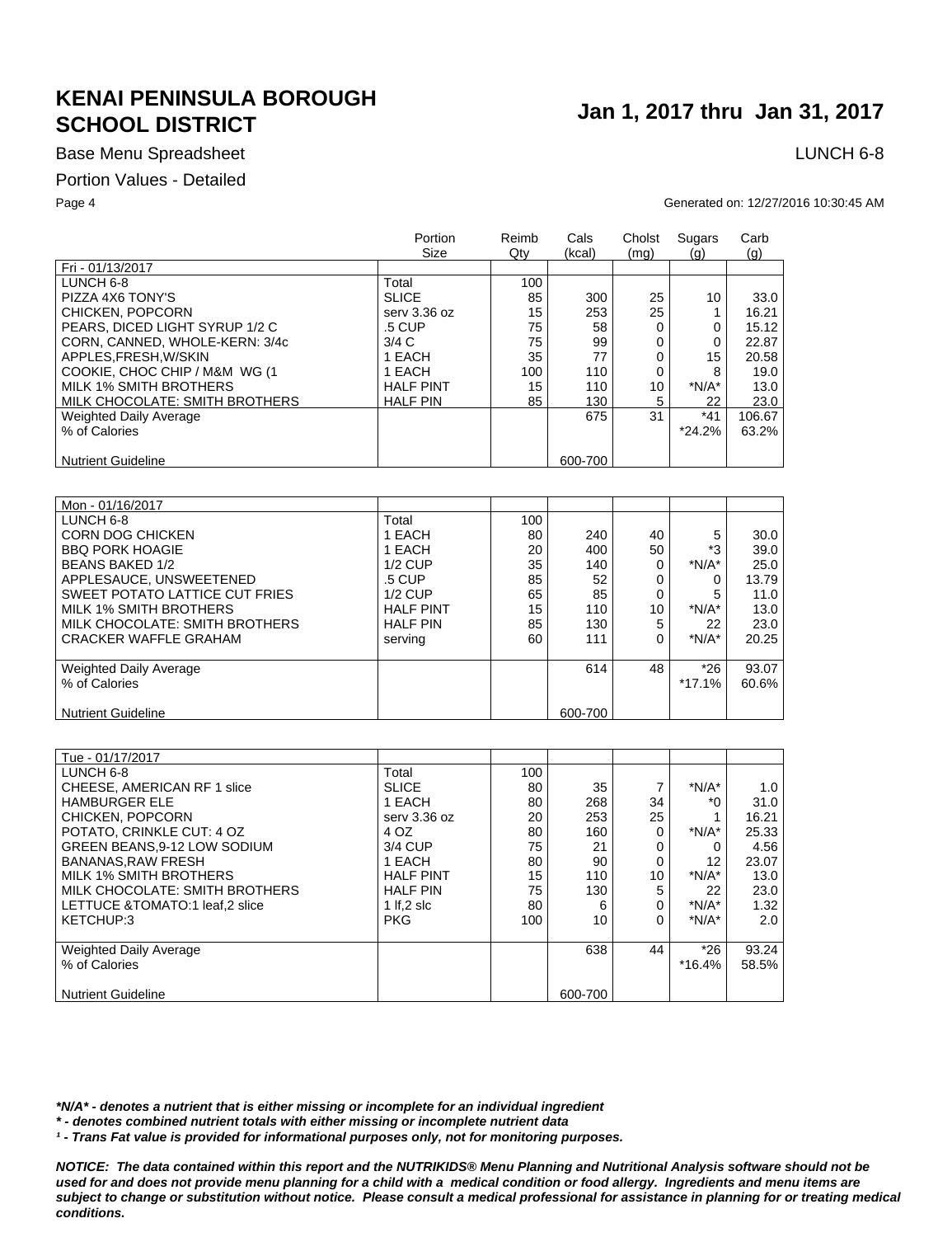## Base Menu Spreadsheet **LUNCH 6-8**

### Portion Values - Detailed

### Page 5 Generated on: 12/27/2016 10:30:45 AM

|                                      | Portion<br>Size  | Reimb<br>$Q$ ty | Cals<br>(kcal) | Cholst<br>(mq) | Sugars<br>(q) | Carb<br>(q) |
|--------------------------------------|------------------|-----------------|----------------|----------------|---------------|-------------|
| Wed - 01/18/2017                     |                  |                 |                |                |               |             |
| LUNCH 6-8                            | Total            | 100             |                |                |               |             |
| Sweet N Sour Chicken                 | 3.9 oz           | 80              | 190            | 45             | 13            | 25.0        |
| BEEF FINGERS COUNTRY FRIED           | SERVING (4 EA)   | 20              | 350            | 40             | $*N/A*$       | 19.0        |
| RICE, BROWN LONG, 3/4 C              | 3/4 CUP          | 70              | 162            | 0              | 0             | 33.59       |
| BROCCOLI RAW 3/4 C                   | .75 C            | 65              | 15             | 0              | $*N/A*$       | 2.79        |
| <b>MANDARIN ORANGE SEG LIGHT 3/4</b> | 3/4              | 80              | 180            | 0              | $*N/A*$       | 42.0        |
| APPLESAUCE, UNSWEETENED              | .5 CUP           | 45              | 52             | 0              | 0             | 13.79       |
| SALAD DRESSING, RANCH                | $1.5$ OZ         | 65              | 101            | 16             | $*N/A*$       | 2.73        |
| MILK 1% SMITH BROTHERS               | <b>HALF PINT</b> | 15              | 110            | 10             | $*N/A*$       | 13.0        |
| MILK CHOCOLATE: SMITH BROTHERS       | <b>HALF PIN</b>  | 75              | 130            | 5              | 22            | 23.0        |
| PRETZEL GOLDFISH CRACKERS            | <b>BAG</b>       | 80              | 90             | 0              | $*N/A*$       | 16.0        |
|                                      |                  |                 |                |                |               |             |
| <b>Weighted Daily Average</b>        |                  |                 | 764            | 60             | $*27$         | 122.70      |
| % of Calories                        |                  |                 |                |                | $*14.1%$      | 64.2%       |
|                                      |                  |                 |                |                |               |             |
| <b>Nutrient Guideline</b>            |                  |                 | 600-700        |                |               |             |
|                                      |                  |                 |                |                |               |             |

| Thu - 01/19/2017               |                  |     |         |    |         |        |
|--------------------------------|------------------|-----|---------|----|---------|--------|
| LUNCH 6-8                      | Total            | 100 |         |    |         |        |
| TACO BEEF & BEAN K-8 GRADE     | 2 each           | 30  | 127     | 11 | $*_{0}$ | 12.07  |
| <b>PIZZA STICK BOSCO 7 "</b>   | <b>STICK</b>     | 70  | 240     | 25 | 3       | 29.0   |
| SALAD, ROMAINE 2016            | <b>SRV</b>       | 100 | 56      | 0  | $*1$    | 12.68  |
| SALAD DRESSING, RANCH          | 1.5 OZ           | 100 | 101     | 16 | $*N/A*$ | 2.73   |
| PEARS.FRESH                    | 1 EACH           | 100 | 101     | 0  | 17      | 27.11  |
| <b>ORANGE JUICE CUP</b>        | 1 EACH           | 100 | 50      | 0  | 12      | 13.0   |
| LETTUCE &TOMATO:1 leaf.2 slice | 1 If $.2$ slc    | 65  | 6       | 0  | $*N/A*$ | 1.32   |
| SALSA, GREEN CHILI TOMATO, CH  | 2 oz             | 30  | 13      | 0  | $*N/A*$ | 2.77   |
| MILK 1% SMITH BROTHERS         | <b>HALF PINT</b> | 15  | 110     | 10 | $*N/A*$ | 13.0   |
| MILK CHOCOLATE: SMITH BROTHERS | <b>HALF PIN</b>  | 85  | 130     | 5  | 22      | 23.0   |
| Weighted Daily Average         |                  |     | 649     | 43 | $*51$   | 102.63 |
| % of Calories                  |                  |     |         |    | *31.6%  | 63.2%  |
|                                |                  |     |         |    |         |        |
| <b>Nutrient Guideline</b>      |                  |     | 600-700 |    |         |        |

| Fri - 01/20/2017                       |                  |     |         |    |         |        |
|----------------------------------------|------------------|-----|---------|----|---------|--------|
| LUNCH 6-8                              | Total            | 100 |         |    |         |        |
| CHICKEN BREAD K-6 san new BUN          | <b>PATTY</b>     | 80  | 393     | 25 | 4       | 42.21  |
| <b>BURRITO BEAN &amp; CHEESE ZESTY</b> | 1 EA             | 20  | 290     | 15 | $*N/A*$ | 42.0   |
| SALSA, GREEN CHILI TOMATO, CH          | 2 oz             | 20  | 13      | 0  | $*N/A*$ | 2.77   |
| CORN, CANNED, WHOLE-KERN: 3/4c         | 3/4C             | 65  | 99      | 0  | 0       | 22.87  |
| <b>STRAWBERRY CUP</b>                  | 1 EACH           | 80  | 80      | 0  | 16      | 20.93  |
| LETTUCE &TOMATO:1 leaf.2 slice         | 1 If $.2$ slc    | 25  | 6       | 0  | $*N/A*$ | 1.32   |
| PEACHES, DICED LIGHT S: 1/2 C          | 4 oz             | 65  | 53      | 0  |         | 13.39  |
| MILK 1% SMITH BROTHERS                 | <b>HALF PINT</b> | 15  | 110     | 10 | $*N/A*$ | 13.0   |
| MILK CHOCOLATE: SMITH BROTHERS         | <b>HALF PIN</b>  | 75  | 130     | 5  | 22      | 23.0   |
| Weighted Daily Average                 |                  |     | 653     | 29 | $*32$   | 102.56 |
| % of Calories                          |                  |     |         |    | *19.9%  | 62.8%  |
|                                        |                  |     |         |    |         |        |
| <b>Nutrient Guideline</b>              |                  |     | 600-700 |    |         |        |

*\*N/A\* - denotes a nutrient that is either missing or incomplete for an individual ingredient*

*\* - denotes combined nutrient totals with either missing or incomplete nutrient data*

*¹ - Trans Fat value is provided for informational purposes only, not for monitoring purposes.*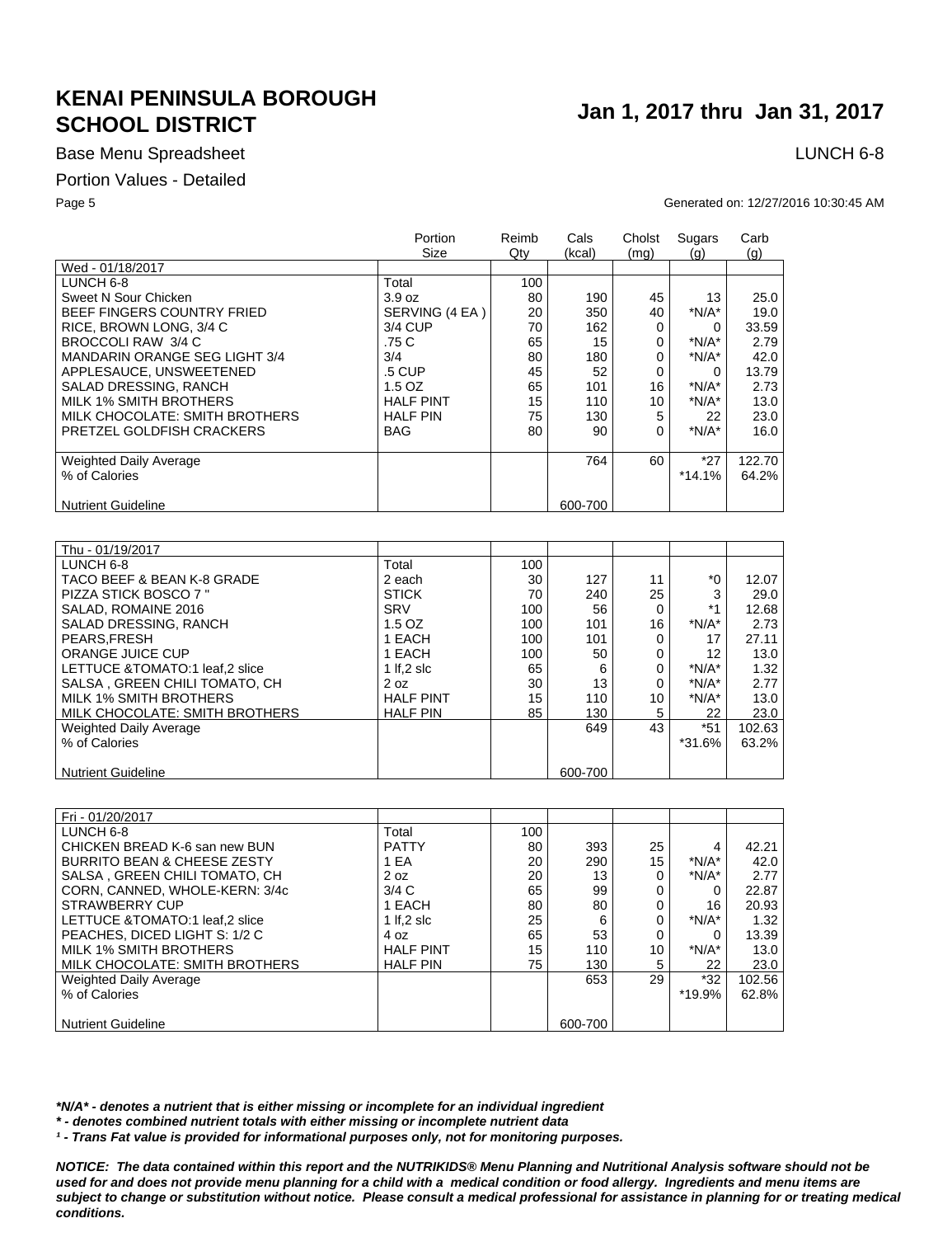## Base Menu Spreadsheet **LUNCH 6-8**

### Portion Values - Detailed

### Page 6 Generated on: 12/27/2016 10:30:45 AM

|                                | Portion<br>Size  | Reimb<br>$Q$ ty | Cals<br>(kcal) | Cholst<br>(mq) | Sugars<br>(g) | Carb<br>(q) |
|--------------------------------|------------------|-----------------|----------------|----------------|---------------|-------------|
| Mon - 01/23/2017               |                  |                 |                |                |               |             |
| LUNCH 6-8                      | Total            | 100             |                |                |               |             |
| BEEF TERYAKI DIPPER 4 each **  | 2.8 OZ           | 80              | 150            | 35             | 4             | 6.0         |
| CHICKEN, POPCORN               | serv 3.36 oz     | 20              | 253            | 25             |               | 16.21       |
| RICE, BROWN LONG, 1/2 C        | $1/2$ CUP        | 100             | 108            | 0              | 0             | 22.39       |
| APPLES.FRESH.W/SKIN            | 1 EACH           | 75              | 77             | 0              | 15            | 20.58       |
| GREEN BEANS, 9-12 LOW SODIUM   | 3/4 CUP          | 85              | 21             |                | 0             | 4.56        |
| COOKIE, CHOC CHIP / M&M WG (2) | 2 EACH           | 90              | 220            | 0              | 16            | 38.0        |
| MILK 1% SMITH BROTHERS         | <b>HALF PINT</b> | 15              | 110            | 10             | $*N/A*$       | 13.0        |
| MILK CHOCOLATE: SMITH BROTHERS | <b>HALF PIN</b>  | 75              | 130            | 5              | 22            | 23.0        |
| Weighted Daily Average         |                  |                 | 667            | 38             | *46           | 103.14      |
| % of Calories                  |                  |                 |                |                | *27.6%        | 61.9%       |
| <b>Nutrient Guideline</b>      |                  |                 | 600-700        |                |               |             |
|                                |                  |                 |                |                |               |             |

| Tue - 01/24/2017               |                  |     |         |    |         |       |
|--------------------------------|------------------|-----|---------|----|---------|-------|
| LUNCH 6-8                      | Total            | 100 |         |    |         |       |
| CHICKEN DRUMETTE SOUTHERN      | 3 EACH           | 50  | 220     | 40 | $*N/A*$ | 9.0   |
| ROLL DINNER WG BAKER BOY       | <b>ROLL</b>      | 50  | 110     | 0  | $*N/A*$ | 19.0  |
| CHICKEN NUGGETS, (5 EACH)      | <b>SERVING</b>   | 50  | 260     | 25 |         | 16.0  |
| POTATO JO-JO 1/2 (5 EA)        | 1/2C             | 75  | 100     | 0  |         | 15.0  |
| PEARS, FRESH                   | 1 EACH           | 75  | 101     | 0  | 17      | 27.11 |
| BEANS BAKED 1/2                | $1/2$ CUP        | 60  | 140     | 0  | $*N/A*$ | 25.0  |
| MILK 1% SMITH BROTHERS         | <b>HALF PINT</b> | 15  | 110     | 10 | $*N/A*$ | 13.0  |
| MILK CHOCOLATE: SMITH BROTHERS | <b>HALF PIN</b>  | 75  | 130     | 5  | 22      | 23.0  |
| <b>Weighted Daily Average</b>  |                  |     | 644     | 38 | $*30$   | 87.78 |
| % of Calories                  |                  |     |         |    | *18.6%  | 54.5% |
|                                |                  |     |         |    |         |       |
| <b>Nutrient Guideline</b>      |                  |     | 600-700 |    |         |       |

| Wed - 01/25/2017                         |                  |     |         |                  |         |       |
|------------------------------------------|------------------|-----|---------|------------------|---------|-------|
| LUNCH 6-8                                | Total            | 100 |         |                  |         |       |
| FRENCH TOAST STICKS, WG:3 EA             | 3 EA             | 80  | 208     | 105              | $*N/A*$ | 25.64 |
| SAUSAGE LINKS 2                          | 2 EACH           | 80  | 43      | 12               | $*N/A*$ | 1.0   |
| <b>HAM &amp; CHEESE HOAGIE GRADE K-8</b> | 1 EA             | 20  | 225     | 16               | *3      | 31.43 |
| LETTUCE &TOMATO:1 leaf,2 slice           | 1 If, $2$ slc    | 20  | 6       | 0                | $*N/A*$ | 1.32  |
| POTATO, TATER TOTS: 6-12 (15)            | 15 EACH          | 95  | 225     | 0                |         | 25.5  |
| <b>STRAWBERRY CUP</b>                    | 1 EACH           | 75  | 80      | 0                | 16      | 20.93 |
| JUICE APPLE JUICE CUP                    | 1 EACH           | 60  | 60      | 0                | 13      | 14.0  |
| <b>MILK 1% SMITH BROTHERS</b>            | <b>HALF PINT</b> | 15  | 110     | 10               | $*N/A*$ | 13.0  |
| MILK CHOCOLATE: SMITH BROTHERS           | <b>HALF PIN</b>  | 75  | 130     | 5                | 22      | 23.0  |
| Weighted Daily Average                   |                  |     | 671     | 102 <sub>2</sub> | $*37$   | 95.38 |
| % of Calories                            |                  |     |         |                  | *22.0%  | 56.9% |
|                                          |                  |     |         |                  |         |       |
| <b>Nutrient Guideline</b>                |                  |     | 600-700 |                  |         |       |

*\*N/A\* - denotes a nutrient that is either missing or incomplete for an individual ingredient*

*\* - denotes combined nutrient totals with either missing or incomplete nutrient data*

*¹ - Trans Fat value is provided for informational purposes only, not for monitoring purposes.*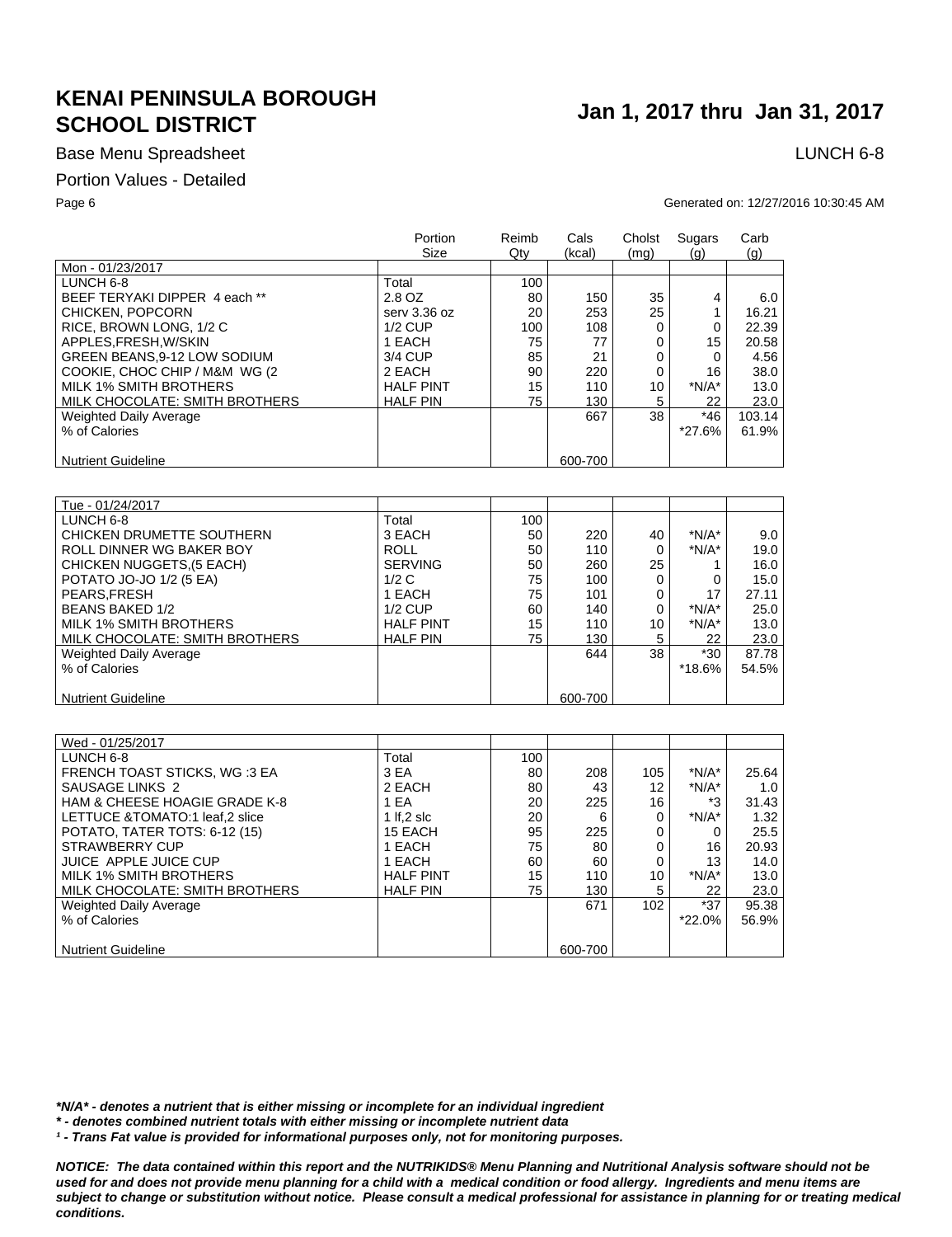## Base Menu Spreadsheet **LUNCH 6-8**

### Portion Values - Detailed

### Page 7 Generated on: 12/27/2016 10:30:45 AM

|                                | Portion<br>Size  | Reimb<br>Qty | Cals<br>(kcal) | Cholst<br>(mq) | Sugars<br>(g) | Carb<br>(q) |
|--------------------------------|------------------|--------------|----------------|----------------|---------------|-------------|
| Thu - 01/26/2017               |                  |              |                |                |               |             |
| LUNCH 6-8                      | Total            | 100          |                |                |               |             |
| SPAGHETTI AND MEAT SAUCE       | 1 CUP            | 50           | 266            | 18             | $*1$          | 41.86       |
| PIZZA STICK BOSCO 7"           | <b>STICK</b>     | 50           | 240            | 25             | 3             | 29.0        |
| BREAD, TOAST GARLIC MINI       | 1 oz SLICE       | 50           | 70             | 0              | $*N/A*$       | 12.0        |
| <b>SPINACH SALAD</b>           | 1.5 CUP          | 60           | 159            | 22             | $*_{0}$       | 10.23       |
| SALAD DRESSING, RANCH          | $1.5$ OZ         | 60           | 101            | 16             | $*N/A*$       | 2.73        |
| JUICE APPLE JUICE CUP          | 1 EACH           | 80           | 60             | 0              | 13            | 14.0        |
| ORANGES.FRESH                  | 1 EACH           | 80           | 45             | 0              | 9             | 11.28       |
| MILK 1% SMITH BROTHERS         | <b>HALF PINT</b> | 20           | 110            | 10             | $*N/A*$       | 13.0        |
| MILK CHOCOLATE: SMITH BROTHERS | <b>HALF PIN</b>  | 80           | 130            | 5              | 22            | 23.0        |
| <b>Weighted Daily Average</b>  |                  |              | 654            | 51             | $*37$         | 90.42       |
| % of Calories                  |                  |              |                |                | *22.9%        | 55.3%       |
| <b>Nutrient Guideline</b>      |                  |              | 600-700        |                |               |             |

| Fri - 01/27/2017               |                  |     |         |    |         |       |
|--------------------------------|------------------|-----|---------|----|---------|-------|
| LUNCH 6-8                      | Total            | 100 |         |    |         |       |
| POLLOCK BAJA FISH WG STICKS.   | 4 PIECES         | 25  | 220     | 40 | 0       | 18.0  |
| <b>CORN DOG CHICKEN</b>        | 1 EACH           | 75  | 240     | 40 | 5       | 30.0  |
| BROCCOLI RAW EL 1/2            | 1/2C             | 60  | 39      | 0  | $*N/A*$ | 7.53  |
| CARROTS, RAW BABY EL 4 oz      | 4 OZ             | 60  | 40      | 0  | $*N/A*$ | 9.34  |
| PEACH CUBES 3/4 CUP            | $3/4$ cup        | 90  | 39      | 0  |         | 9.56  |
| PRETZEL GOLDFISH CRACKERS      | BAG              | 90  | 90      | 0  | $*N/A*$ | 16.0  |
| MILK 1% SMITH BROTHERS         | <b>HALF PINT</b> | 20  | 110     | 10 | $*N/A*$ | 13.0  |
| MILK CHOCOLATE: SMITH BROTHERS | <b>HALF PIN</b>  | 80  | 130     | 5  | 22      | 23.0  |
| KETCHUP:3                      | <b>PKG</b>       | 80  | 10      | 0  | $*N/A*$ | 2.0   |
| <b>TARTAR SAUCE: scratch</b>   | 1 <sub>OZ</sub>  | 25  | 77      | 6  | $*N/A*$ | 6.52  |
| HUMMAS DIP TRADITIONAL .85 V   | EACH             | 60  | 110     | 0  |         | 12.0  |
| <b>Weighted Daily Average</b>  |                  |     | 618     | 48 | $*29$   | 91.56 |
| % of Calories                  |                  |     |         |    | *18.5%  | 59.3% |
|                                |                  |     |         |    |         |       |
| <b>Nutrient Guideline</b>      |                  |     | 600-700 |    |         |       |

| Mon - 01/30/2017                |                  |     |         |         |           |       |
|---------------------------------|------------------|-----|---------|---------|-----------|-------|
| LUNCH 6-8                       | Total            | 100 |         |         |           |       |
| CHICKEN, POPCORN                | serv 3.36 oz     | 75  | 253     | 25      |           | 16.21 |
| ROLL DINNER WG BAKER BOY        | <b>ROLL</b>      | 75  | 110     | 0       | $*N/A*$   | 19.0  |
| HAM & CHEESE HOAGIE GRADE 9-12  | 1 EA             | 25  | 302     | 46      | $*1$      | 32.34 |
| LETTUCE & TOMATO:1 leaf.2 slice | 1 If, $2$ slc    | 25  | 6       | 0       | $*N/A*$   | 1.32  |
| GREEN BEANS.9-12 LOW SODIUM     | 3/4 CUP          | 75  | 21      | 0       |           | 4.56  |
| APPLES, FRESH, W/SKIN           | 1 EACH           | 90  | 77      | 0       | 15        | 20.58 |
| JUICE/FRUITABLES/TROPICAL       | 6.75 OZ          | 100 | 90      | $*N/A*$ | $*N/A*$   | 22.0  |
| MILK 1% SMITH BROTHERS          | <b>HALF PINT</b> | 20  | 110     | 10      | $*N/A*$   | 13.0  |
| MILK CHOCOLATE: SMITH BROTHERS  | <b>HALF PIN</b>  | 80  | 130     | 5       | 22        | 23.0  |
| Weighted Daily Average          |                  |     | 651     | $*36$   | $*33$     | 99.76 |
| % of Calories                   |                  |     |         |         | $*20.0\%$ | 61.3% |
|                                 |                  |     |         |         |           |       |
| <b>Nutrient Guideline</b>       |                  |     | 600-700 |         |           |       |

*\*N/A\* - denotes a nutrient that is either missing or incomplete for an individual ingredient*

*\* - denotes combined nutrient totals with either missing or incomplete nutrient data*

*¹ - Trans Fat value is provided for informational purposes only, not for monitoring purposes.*